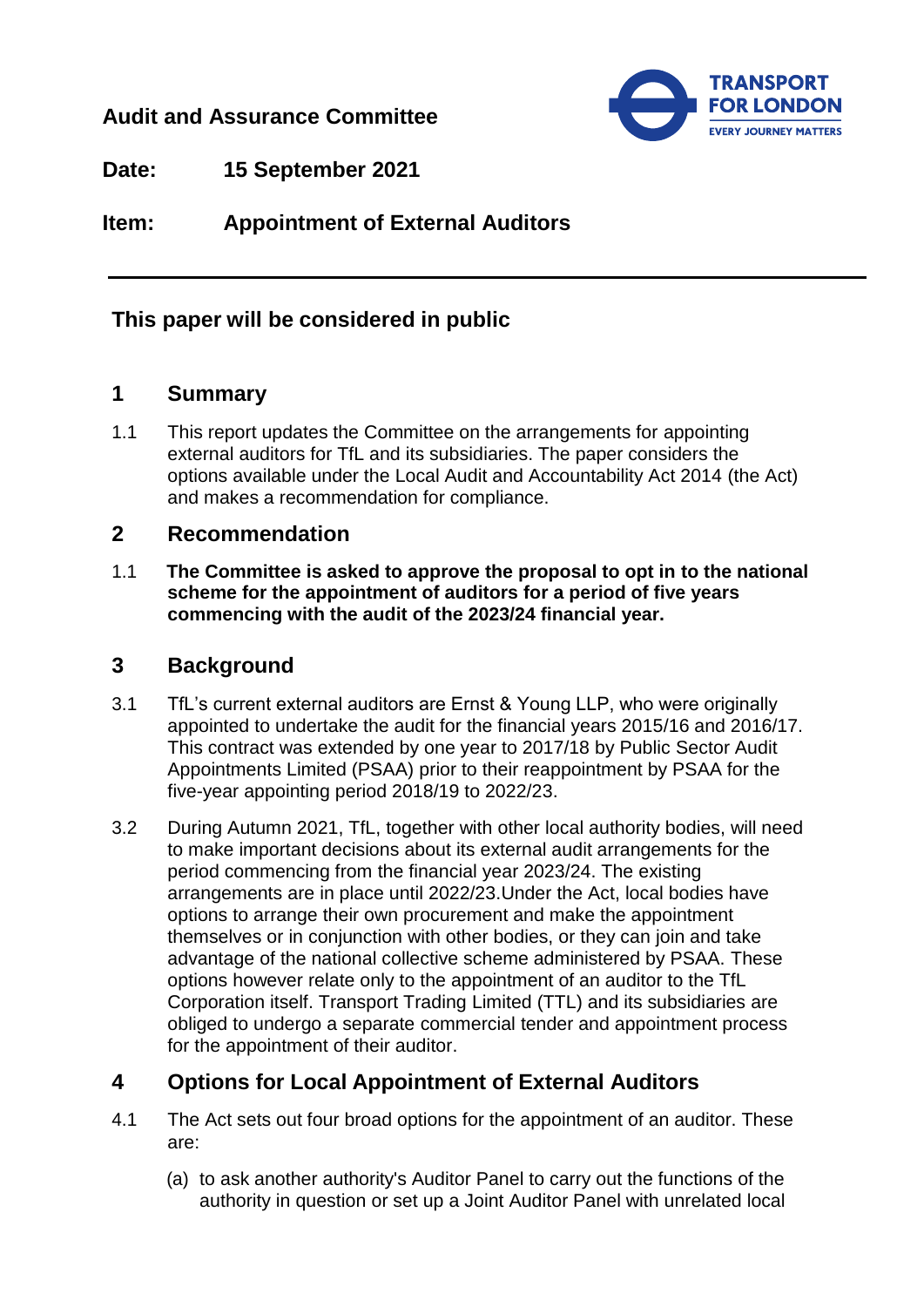authorities;

- (b) to set up a Joint Auditor Panel together with other Greater London Authority (GLA) bodies
- (c) to make a stand-alone appointment through a TfL-only Audit Panel; and
- (d) to opt-in to a Sector Led Body appointed by the Secretary of State under the Act.
- 4.2 All of the options require a local auditor to be appointed not later than 31 December in the financial year preceding the financial year of the accounts to be audited. So for the audit of the accounts of the 2023/24 financial year, there must be an auditor appointed by 31 December 2022.
- 4.3 TfL's views on the advantages and disadvantages of each option are considered below.

### **5 Option (a): Ask another authority's Auditor Panel to carry out the functions of the authority in question or set up a Joint Auditor Panel with unrelated local authorities**

<span id="page-1-0"></span>5.1 TfL differs in terms of both size and nature of activities to other eligible Local Authority bodies to such an extent that its considerations and priorities in selecting an auditor are also significantly different. The requirement for the audit of the TTL Group to be considered in appointing an auditor for the Corporation (and the strong preference that both appointment processes are aligned to result in the same auditor being appointed for the overall TfL Group) is an added layer of complexity. It is therefore not considered generally beneficial or appropriate for TfL to set up a Joint Auditor Panel with unrelated local authorities or to ask another authority's panel to carry out its Auditor appointment duties.

#### 5.2 **This option is therefore not recommended.**

#### **6 Option (b): Set up a Joint Auditor Panel with other GLA bodies**

- 6.1 There is scope for investigating the possibility that a Joint Auditor Panel could be established between TfL and other functional bodies of the GLA. This would have some cost saving advantages in terms of reducing the duplication of effort in tendering separately for audits for each of the constituent bodies and also the costs of running separate Auditor Panels. However, it would be necessary to consider how any Joint Panel could be suitably constituted and empowered to be able properly to take into account TfL's particular circumstances, risk profile and audit requirements. It would also require the scope of the Joint Auditor Panel to be extended to include responsibility for the appointment of an auditor to the TTL Group of companies to avoid the issues highlighted in section [5.1](#page-1-0) above.
- 6.2 Any Auditor Panel would also need to be set up with a majority of independent members as well as an independent chair. Independent members for this purpose specifically exclude board members, officers or employees of the local authority or any entity connected with it (which for TfL includes all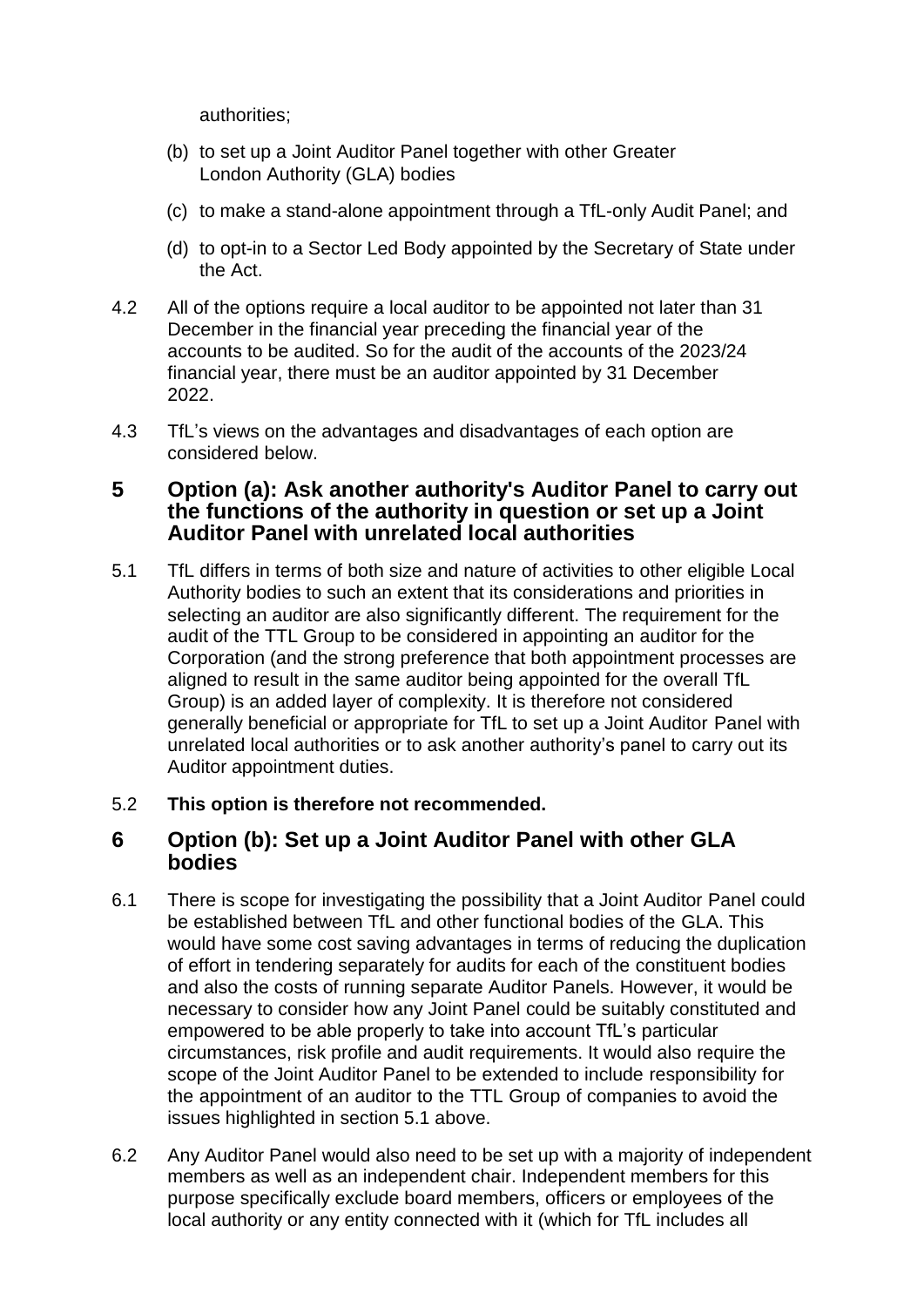constituent bodies of the GLA and any entity with a key contractual relationship with any of them) and close families and friends of them. It also specifically excludes anyone who would have been considered connected at any point within the previous five years. Appointment of sufficient numbers of independent panel members, who have the requisite knowledge of TfL's organisational structure and audit requirements, would be challenging.

#### 6.3 **This option is therefore not recommended.**

### **7 Option (c): Make a Stand-Alone Appointment through a TfLonly Auditor Panel**

- 7.1 This option would give TfL the scope to select panel members with an appropriate skill set and understanding of TfL's particular circumstances that would enable the panel to make an informed choice as to the most suitable audit firm for the TfL Group. It would also provide TfL the flexibility to set up a panel with the authority to combine both the TfL and TTL audit tenders into a single exercise - thus maximising the efficiency of the selection process whilst minimising the risk of incurring unnecessary audit fees.
- 7.2 The challenge remains, however, as to how a sufficient majority of appropriately qualified and knowledgeable and yet completely independent members could be identified and recruited to sit on a TfL Auditor Panel. As under Option (b), members would need to be considered independent, not only of TfL itself, but again of any constituent body of the wider GLA family.

#### 7.3 **This option is therefore not recommended.**

# **8 Option (d): Opt-in to a Sector Led Body**

- 8.1 PSAA, the company operating the existing transitional arrangements for auditor appointments, has been specified as an appointing person under the Local Audit (Appointing Person) Regulations 2015 (the Regulations). This gives it the power to make auditor appointments and set fees on behalf of bodies who opt in, in accordance with the regulations. There is no fee levied directly by the PSAA to the local authorities for appointing auditors or for managing the arrangements. These costs are instead recovered through audit fees set by PSAA. The company is staffed by a team with significant experience of working within the context of the Regulations to appoint auditors, manage contracts with audit firms, and set and determine audit fees.
- 8.2 When appointment options were last considered by the Audit and Assurance Committee in 2016/17, the PSAA route was considered the most attractive as it avoids the challenges of establishing an independent auditor panel, and the administrative burden on TfL of managing its own procurement. Our experience to date has shown that PSAA have a robust process to achieve value for money, and they have been able to accommodate TfL's requirement for the same auditor for TfL and the wider Transport Trading Group through the consultation provisions in their appointment process.

#### 8.3 **This option is therefore recommended.**